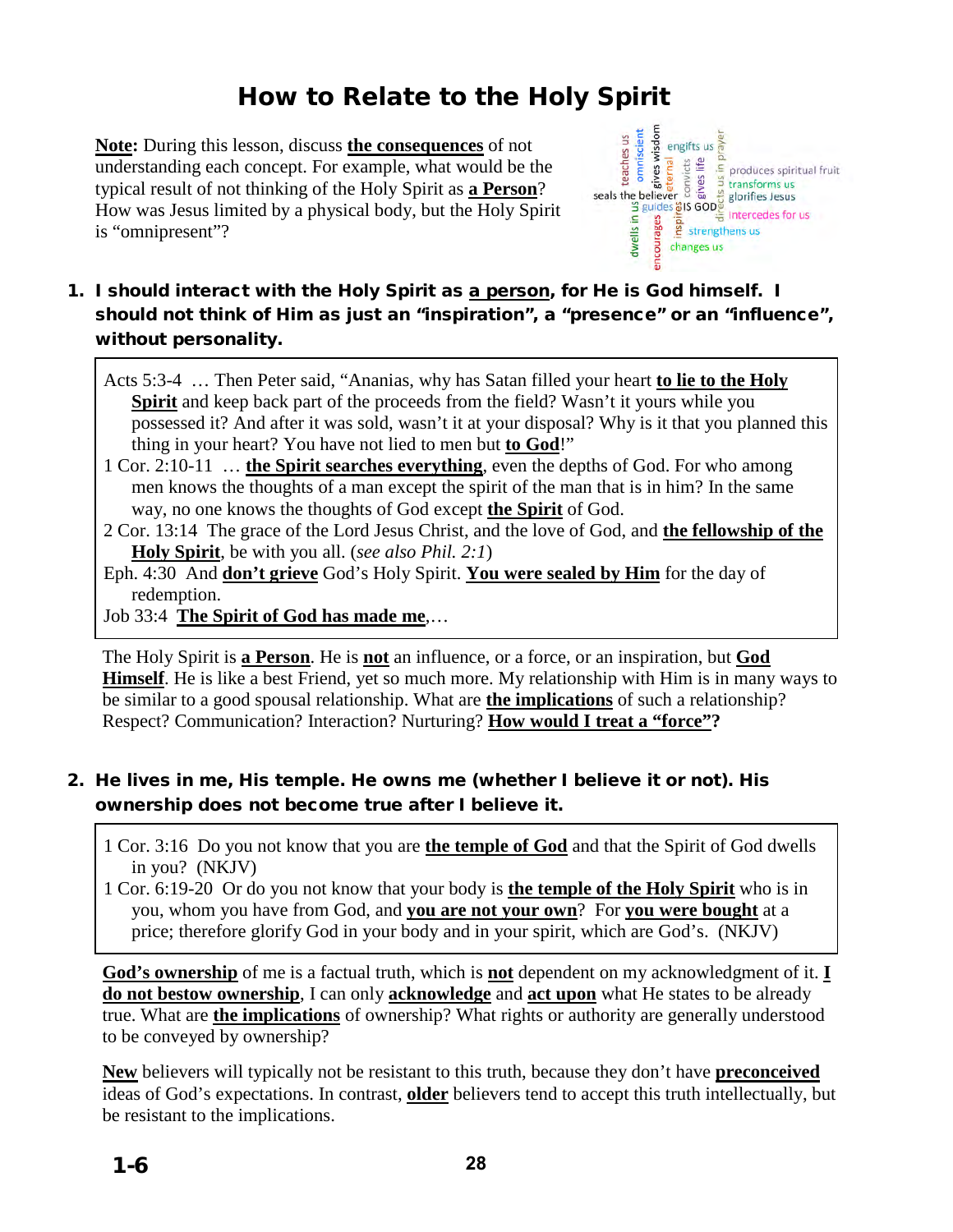#### 3. He is the seal (deposit, guarantee, evidence) that I am God's child.

- Rom. 8:9, 14-16 … **if anyone does not have the Spirit of Christ, he does not belong to Him**. … All those **led by** God's Spirit **are** God's sons.… The Spirit Himself **testifies together with our spirit** that we are God's children.
- 2 Cor. 1:21-22 Now it is God who strengthens us, with you, in Christ and has anointed us. **He has also sealed us** and given us the Spirit as **a down payment** in our hearts. (*See also 2 Cor. 5:5*)
- Gal. 4:6 And **because you are sons**, God has sent the Spirit of His Son into our hearts,…
- Eph. 1:13-14 When you heard the message of truth, the gospel of your salvation, and when you believed in Him, you were also **sealed** with the promised Holy Spirit. He is **the down payment** (pledge, guarantee, deposit) of our inheritance,...
- 1 John 3:24 … And the way we know that He remains in us is **from the Spirit** He has given us. (*See 1 John 4:13*)

The Holy Spirit is **God's evidence** of my salvation. I should **actively** seek after the Holy Spirit and be open to His guidance and instruction. As a disciple I should grow **increasingly more dependent** on the Holy Spirit and increasingly less dependent on a discipler (mentor). I should **increasingly recognize** the Holy Spirit's promptings in my everyday life.

## 4. He has a plan for every day of my life. He wants me to learn to follow and obey Him. He does not expect to follow my plan.

- Psalm 139:16 Your eyes saw me when I was formless; **all** my days were written in Your book **and planned** before a single one of them began.
- Jer. 10:23 I know, Lord, that a man's way of life is **not his own**; **no one** who walks **determines his own steps**.
- Jer. 29:11 "For I know **the plans I have for you**"—this is the Lord's declaration—"plans for your welfare, not for disaster, to give you a future and a hope."
- John 14:16-17 (*Jesus said*) And I will ask the Father, and He will give you another **Counselor** to be with you **forever**.…
- John 14:26 But the Counselor, the Holy Spirit—the Father will send Him in My name—will **teach you** all things and **remind you** of everything I have told you.
- John 16:13-15 When the Spirit of truth comes, **He will guide you** into all the truth. For He will not speak on His own, but He will speak whatever He hears. He will also **declare to you** what is to come. **He will glorify Me**, because He will take from what is Mine and **declare it to you**.…
- 1 Cor. 2:9-14 But as it is written: What eye did not see and ear did not hear, and what never entered the human mind— God prepared this for those who love Him. Now **God has revealed these things to us by the Spirit**,... Now we have not received the spirit of the world, but the Spirit who comes from God, **so that we may understand what has been freely given to us by God**.…

I need to fit into **God's plan** for my life. God wants me **to follow** Him, He does not want me to view Him as **my Servant**, fitting into **my** plans and assisting me whenever **I** determine I need His help. I should feel free to make **tentative** daily and future plans, while always being mindful that He may want to change my plans.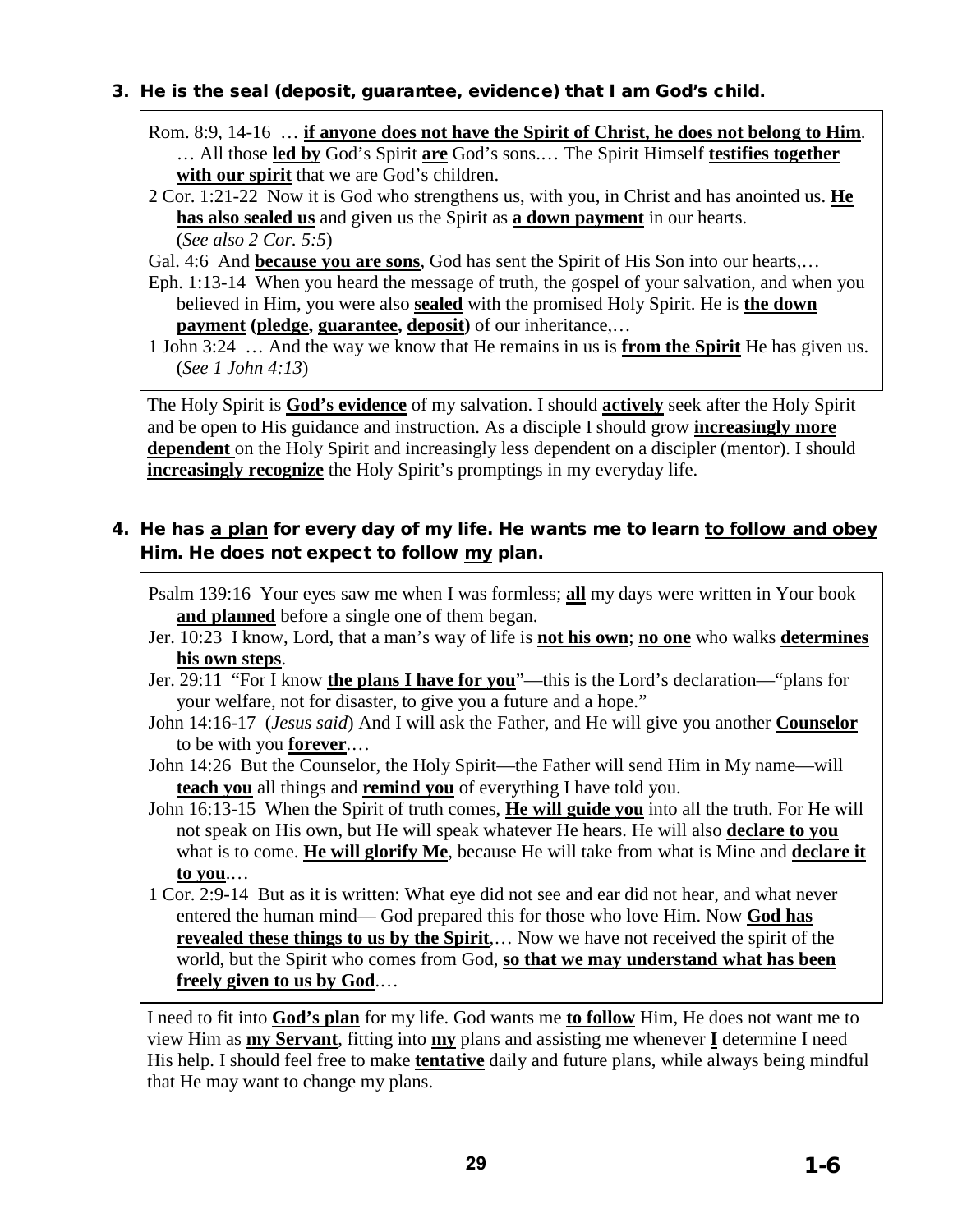#### 5. He intercedes to the Father for me and teaches me to pray.

Rom. 8:26-27 In the same way **the Spirit also joins to help in our weakness**, because we do not know what to pray for as we should, but **the Spirit Himself intercedes for us** with unspoken groanings.… He intercedes for the saints according to the will of God.

Eph. 2:18 For through Him (*Jesus*) we both have access **by one Spirit to the Father**.

Eph. 6:17-18 … **Pray at all times in the Spirit** with every prayer and request, and stay alert in this with all perseverance and intercession for all the saints.

Jude 20 But you, dear friends,… **pray in the Holy Spirit**,

I need to maintain **a continual active** communication with the Lord, through conversational prayer, reading and studying the Word, listening to teachings, etc.

### 6. He baptized me into the universal body of Christ, with all true believers (refers to "spiritual" baptism, not to water baptism).

- Matt. 3:11 (*John the Baptist said*) "I baptize you with water for repentance, but the One who is coming after me is more powerful than I. … He Himself will baptize you with **the Holy Spirit** and fire."
- 1 Cor. 12:12-13 For as the body is **one** and has many parts, and all the parts of that body, though many, are **one** body—so also is Christ. For we were all baptized by **one** Spirit into **one body**—whether Jews or Greeks, whether slaves or free—and we were **all** made to drink of **one** Spirit.

I need to understand my **oneness with all** members of the universal Body of Christ, the **one** and **only** true Church, bonded together by the Holy Spirit. There are some doctrinal and cultural differences between Christians that should not create divisions or resentments.

NOTE: **Water baptism** for a Christian speaks of "identification with" Christ. While water baptism has no merit before God for salvation, it is to be taken seriously as an **outward witness** of what He has already done inwardly in my life. I am expressing to others that I have died with Christ and died to myself, and that I want to live a new life in obedience to Him and through the power of the Holy Spirit who dwells within me. (Matt. 28:19; Acts 8:36-38; Acts 10:47-48; Gal 2:20; Col 3:3; ) Recommendation: talk with your Pastor if you have questions on baptism.

# 7. He wants to use me to testify about Jesus to unbelievers.

- Mark 13:11 So when they arrest you and hand you over, don't worry beforehand what you will say. On the contrary, whatever is given to you in that hour—say it. For **it isn't you** speaking, but **the Holy Spirit**.(*See also Matt. 10:19 / Luke 12:11*)
- John 15:26 "When the Counselor comes, the One I will send to you from the Father—the Spirit of truth who proceeds from the Father—**He will testify about Me**."
- John 16:8-11 "When He (*the Holy Spirit*) comes, **He will convict the world** about sin, righteousness, and judgment."

Acts 1:8 "But you will receive power **when the Holy Spirit has come on you**, and **you will be My witnesses** in Jerusalem, in all Judea and Samaria, and to the ends of the earth."

God desires to use me **to attract unbelievers** to a believing faith in Jesus Christ. This should be through **spoken words** as well as the **example** of my life yielded to Him.

St. Francis of Asissi is quoted as saying – "preach the gospel – and if necessary use words."